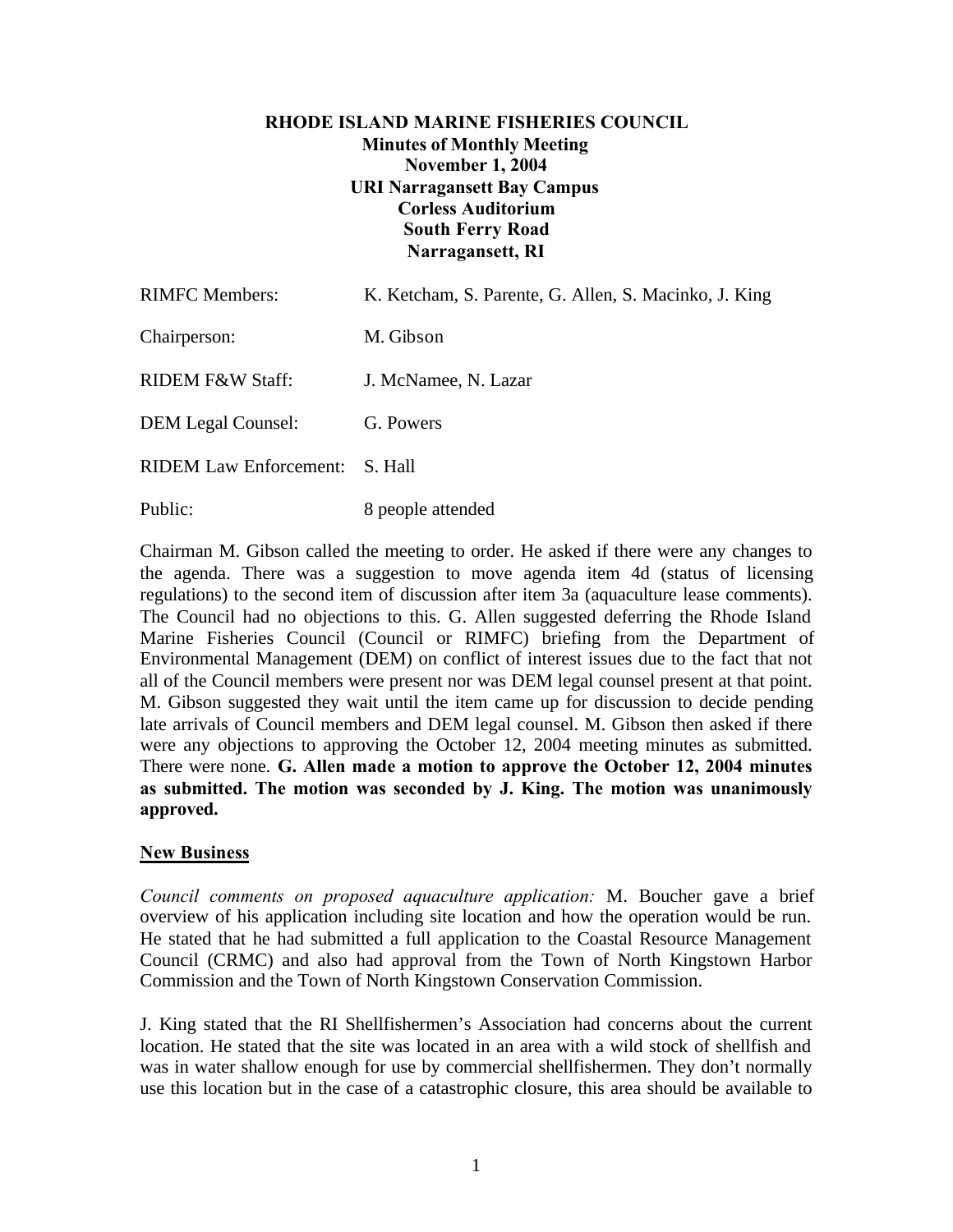commercial shellfishermen. He went on to state that the larger clams which are located in this area are currently at a high market value. He suggested moving the site out in to deeper water. M. Boucher stated that at the preliminary determination meeting this same thing was suggested and he proposed a site further out to the east. This was in about 20 feet of water and it would be difficult for him to maintain the operation at this spot. He went on to state that the bottom type in the area he originally proposed was very hard and he did not think this would be a good bottom for bullraking.

J. King asked how close the proposed site was to the other existing aquaculture sites in the area. M. Boucher stated that they were within 1500 feet, stating that his site would not stick out any further in to the bay than they do. B. Rheault was asked how deep his site was and he stated that they are in about 12 to 20 feet of water.

N. Lazar stated that the Division of Fish and Wildlife (DFW) had made a site visit and had found an above average density of clams in the proposed area. They suggested the applicant move his site east from the original location. The applicant proposed a second site to the east. The DFW made a second site visit to the new location and again found naturally occurring clams in the area, albeit at a lower density. The DFW then suggested the applicant align his site with the two existing sites to avoid conflicts with commercial shellfishermen. N. Lazar suggested that the shellfish advisory panel (AP) get an opportunity to weigh in on this application to resolve potential problems with the commercial shellfishing industry.

B. Rheault wanted to make a few comments. He stated that M. Boucher had approached him for some advice. The applicant then put in his application for the initial site. There were no objections from commercial shellfishermen at this point. The DFW voiced there concerns about the density of clams existing in the area. The applicant then put in an application with the secondary location to the east. The DFW again came forward with some concerns with the new location, and B. Rheault was under the impression that the new concerns involved a discussion about a spawner sanctuary. B. Rheault stated that since the DFW had problems with both locations, he advised the applicant to pick the site which worked best for him and make that his proposed site location. He went on to state that the scientific validity of the spawner sanctuary hypothesis was suspect at best, it is not supported in the current body of scientific literature. B. Rheault also stated that the commercial fishing industry and aquaculturists had conferred a while back and they (aquaculturists) were told that the area off Rome Point was a good area for them to set up there sites. He stated that the amount of clams in this area amounted to about 1500 dollars worth of clams. This, he felt, was not an adequate amount of clams to support very many people for very long.

K. Ketcham suggested moving the site to the north to get the site off of the 10 foot depth contour which seemed to be the area of contention. M. Boucher stated that the site was already outside of the 10 foot contour, even though the chart suggested otherwise. He had checked it on numerous occasions at mean low tide to confirm this.

J. King reiterated that in the case of a catastrophic closure, this site location is an area that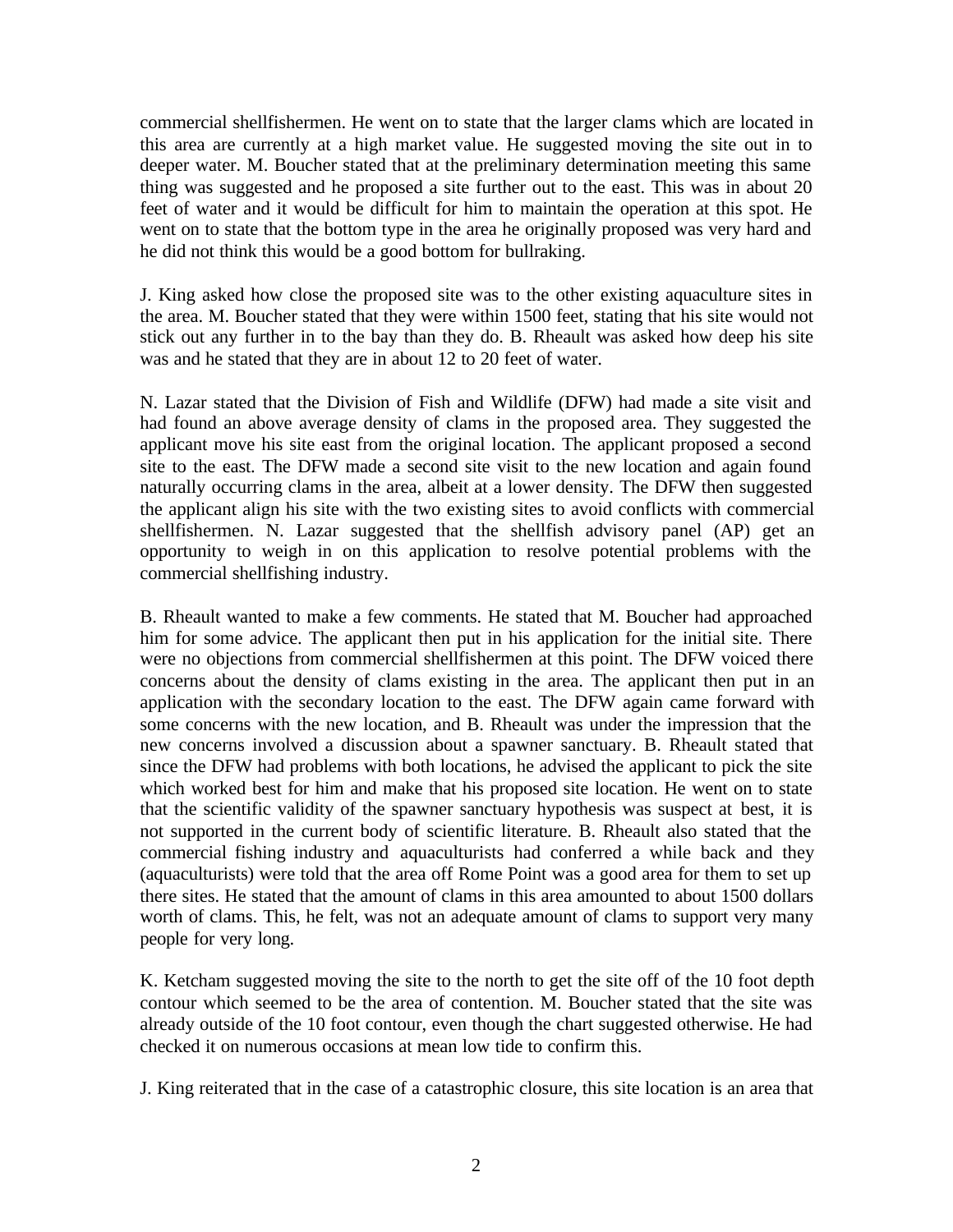could be used by shellfishermen. K. Ketcham again stated that if he moves the site north/northwest, he will still be in the lee and it would move the site out of the shallower area which may be used by the commercial shellfishermen. M. Boucher stated that the bottom type in the area suggested by K. Ketcham is not conducive to aquaculture, it is a soft muddy bottom.

J. King suggested sending this to the shellfish AP. M. Gibson asked the applicant what this delay would mean to his timeline. D. Alves suggested that this might not be a problem because approval was still pending from the Town of North Kingstown, as long as the meeting was convened by November  $20<sup>th</sup>$ . M. Gibson stated that they could call a meeting within the next week or two but the report from the shellfish AP meeting would have to come back before the Council for endorsement. D. Alves suggested that this was probably not a big deal because the season was over at this point. The applicant agreed that this would not be a problem.

M. Boucher asked N. Lazar what the density of clams was in the second site he had proposed. The density was  $1.25 \text{ clams/m}^2$ . M. Boucher stated that this site was also over suitable bottom and was out in deeper water so it would be out of the commercial shellfishermen's way, but he was told that this site was also deemed unsuitable by the DFW. J. King suggested that he bring this alternate site location with him to the AP meeting. N. Lazar stated that the DFW has no intention of making this area a spawner sanctuary and it was simply the conflict with commercial fishermen which was creating the problem.

**J. King made a motion to send this issue to the shellfish AP. K. Ketcham seconded the motion.** B. Rheault suggested that in the future these applications should be sent directly to the shellfish AP to avoid this type of delay. D. Alves stated that as long as the site agreed to by the shellfish AP was not too different from that in the application, the application process would not need to be restarted. J. King suggested that D. Alves attend the meeting if he wanted to. D. Alves stated that he would. **The Council voted unanimously to approve the motion.**

## **Other Business**

*Status of licensing regulations:* B. Ballou gave the report. He had passed out a handout noting the various changes to the licensing regulations which the Director of DEM had decided on after looking at all of the public testimony and advice from the Council. The first item dealt with student shellfish licenses. Under the current regulations, once a student shellfish license holder reaches the age of 23, he/she would be dropped from the program. The new changes to the regulations would allow these individuals to receive a basic commercial license with quahog endorsement with the future ability to upgrade to a principle effort license with quahog endorsement. The next item dealt with new entrants in to the quahog fishery that were not student shellfish license holders, as well as entrants in to the other sectors including restricted finfish and lobster. The Director supported no new lobster endorsements due to the status of the fishery. For the other sectors, the Director endorsed a 5:1 exit:entry ratio in the restricted finfish sector and a 3:1 ratio in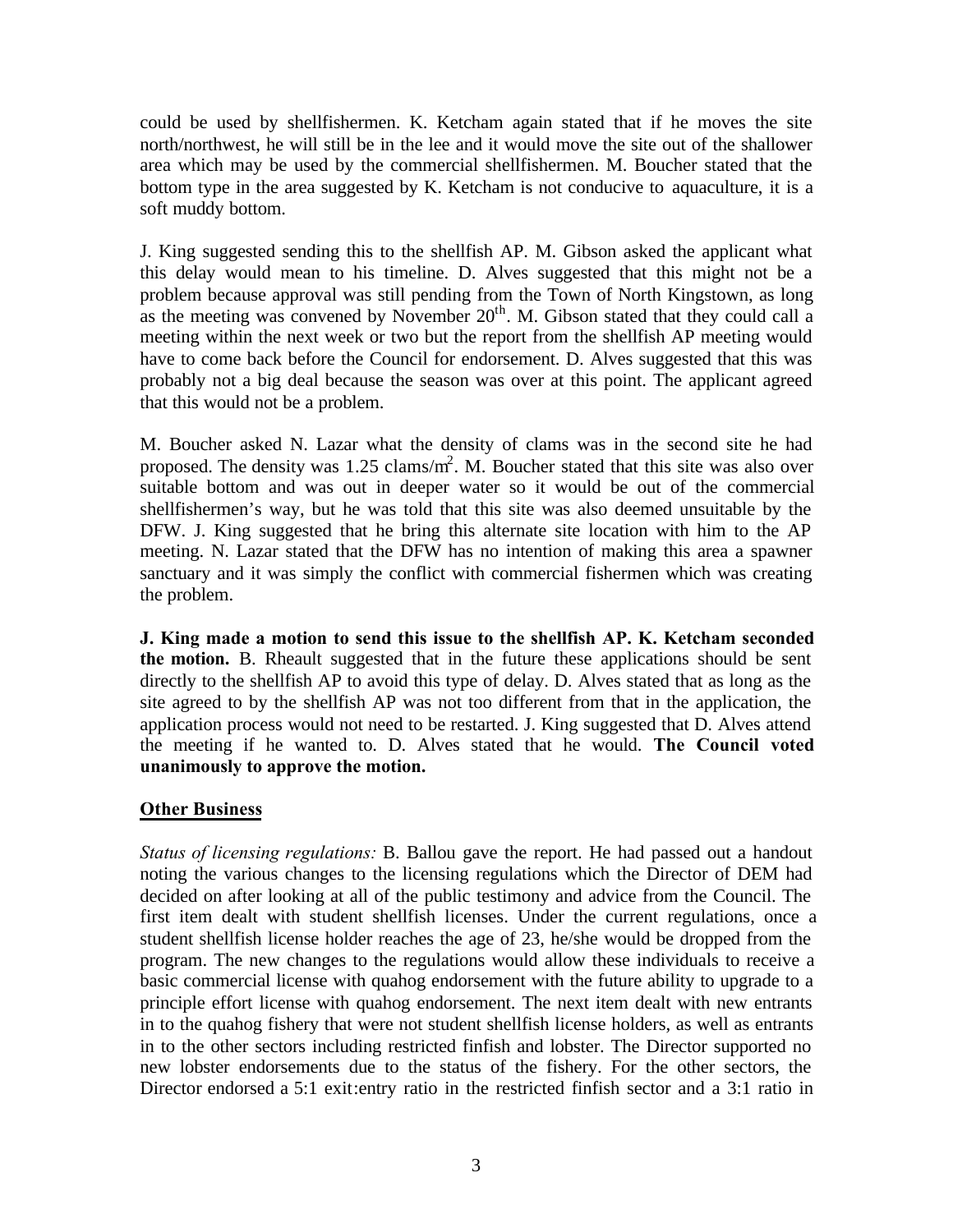the quahog sector. This creates 13 new restricted finfish endorsements and 48 new quahog endorsements. Next, the Director addressed the nature of these new finfish endorsements. B. Ballou stated that the public discussion focused on entry at the full principle effort level for these two sectors, but it was felt that the intent of the original legislation was to first allow new entrants in at a basic commercial license level which would be less than the principle effort endorsement with the ability to upgrade over time. The Director decided to allow new entrants in at a basic commercial license level. The basic level was already set up for the quahog endorsement, but not for the restricted finfish endorsement. The Director decided to set the basic commercial harvest level for restricted finfish at half of the current possession limit at the time. He stated that the prioritization scheme had already been set forth in regulation and was not discussed during the public hearing process so the Director felt that these should not be changed at the current time, aside from a few minor changes such as removing student license holders from the list because the new regulations automatically brought student shellfishermen in to the basic commercial quahog endorsement level.

J. King asked what the status was of the student shellfish licenses which were going to become invalid under the old regulations this year. B. Ballou stated that they would be upgraded to basic commercial licenses with quahog endorsements. J. King stated that this basic harvest level is the same amount that they were able to harvest as a student shellfishermen and he stated several of these guys were not going to be able to make it if they remained at this level. B. Ballou stated that the Director understands this predicament but it came down to the fact that the prioritization which already existed in regulation and was not discussed in depth during the public hearing process would have to be changed to accommodate this one group. He was not comfortable doing that for this year. This very issue was deliberated at length, but in the end, the Director felt that there had not been adequate public comment to change the prioritization list. This should be at the forefront of discussion for the 2006 fishing year.

M. Gibson stated that the Commercial Fishermen's Committee needs to tackle this in a better fashion than what occurred for this year. He went on to state that this was the first year of the process including this committee and felt that they would know how to proceed better next year.

K. Ketcham asked who will be responsible for reviewing applications and determining who receives these new licenses. B. Ballou stated that DEM would be responsible for this. K. Ketcham stated that he had a problem with the whole process. He said that the Council did not support any new restricted finfish endorsements so the Director took it upon himself to create new restricted finfish endorsements and then made up a set of new rules governing them which had not been discussed at all during the process. Further, they had discussed and endorsed upgrading student shellfish licenses to full harvest level and the Director did not do this. He felt the way the finfish licenses were being set up favored the rod and reel sector of the finfish fishery and felt that the whole licensing program was being set up as a money making endeavor for DEM. He was very discouraged by what he felt was a complete disregard of the Councils recommendations. B. Ballou stated that the Director does not disregard the Councils recommendations, they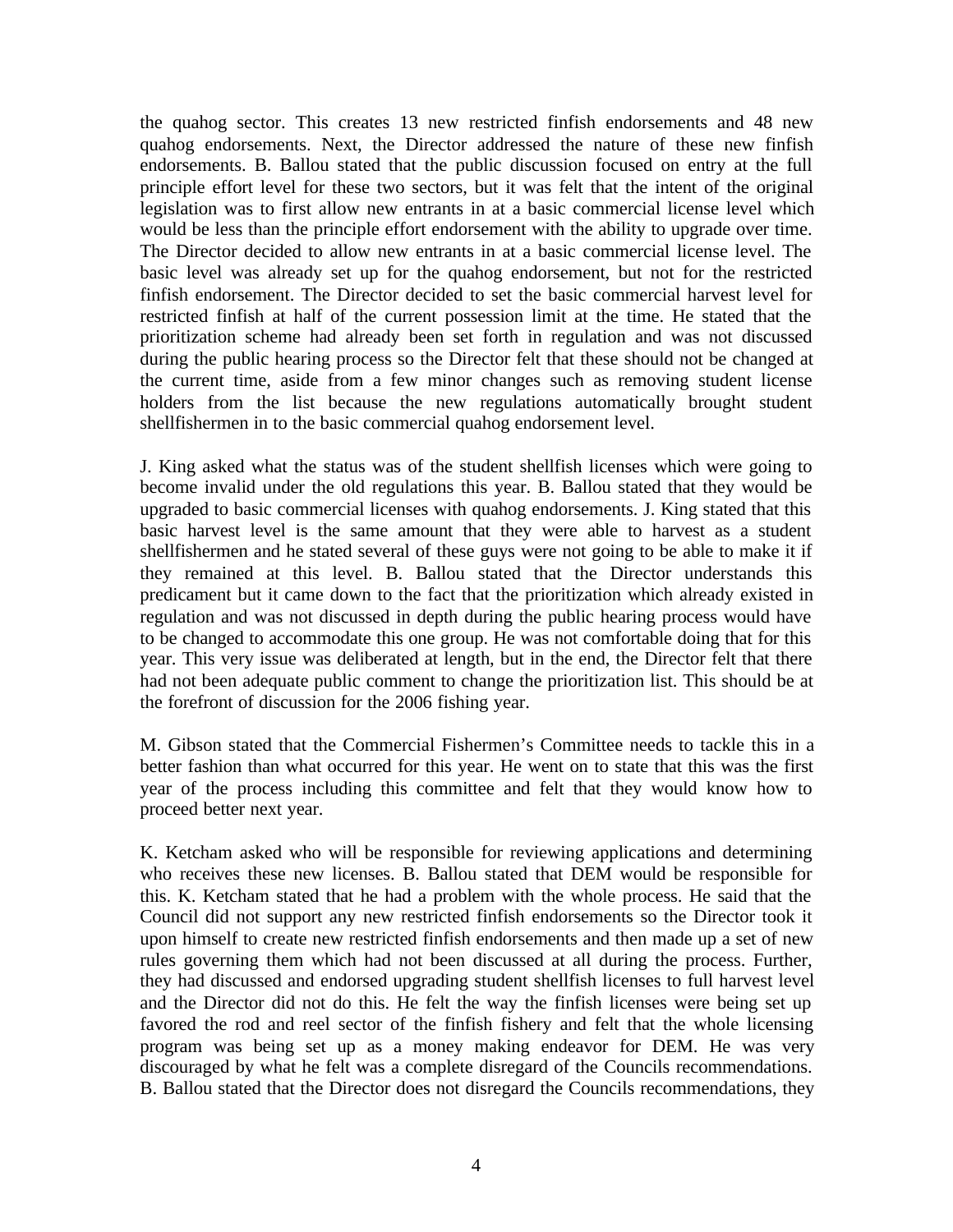weigh very heavily in the decisions he makes.

S. Macinko wanted to know why individuals who were participating in the process were not given better notice about this prioritization issue. It seemed to him that most of the attention had been placed on the exit/entry ratio aspect. He also felt that the changes which had been made to the existing prioritization scheme were substantive changes even though they were referred to as un-substantive. B. Ballou stated that they would have considered going back out to public hearing if changes were made which were significantly different from what had come through the public process. The Director and DEM legal counsel felt that the changes that had been made did not warrant this.

Two audience comments were made, one asking how you take half a possession limit when the possession limit is 3 striped bass and the second individual stated that he wished the Director went with the Councils recommendation on this.

## **New Business**

*Council action on weekly landing programs for scup and summer flounder:* J. McNamee gave the report. The Council had received the language for the aggregate landing programs at the beginning of the meeting. He briefly went through and pointed out the changes which were different from what the Council had seen previously. These changes consisted of using an application process and a change to the penalty section.

K. Ketcham asked J. McNamee where the section was dealing with both the owner and operator signing in to the program. This was one of the items discussed during the creation of the program. J. McNamee stated that this was going to be included on the actual application and did not need to be included in the regulatory language. The Council was given the option of putting off action until the December meeting if they wanted, the regulation could still be filed in time.

**G. Allen made a motion that the Council recommend to the Director of DEM that he accept the language for the aggregate landing program as submitted. The motion was seconded by S. Macinko. The Council unanimously approved the motion.**

# **Other Business**

*Briefing from DEM Legal Counsel on conflict of interest issues:* G. Allen stated he had hoped to have a briefing from DEM legal counsel on what the regulations say regarding conflict of interest issues and Council members. K. Ketcham stated that when the regulations were drafted, the Council had regulatory authority. He felt that these issues probably are not relevant to the current structure of the Council as an advisory body. M. Gibson suggested that the best course of action may be to ask DEM legal counsel whether the change in authority of the Council has changed the relevance of the existing conflict of interest regulations. The Council agreed to this course of action. G. Powers stated that he would be happy to report back.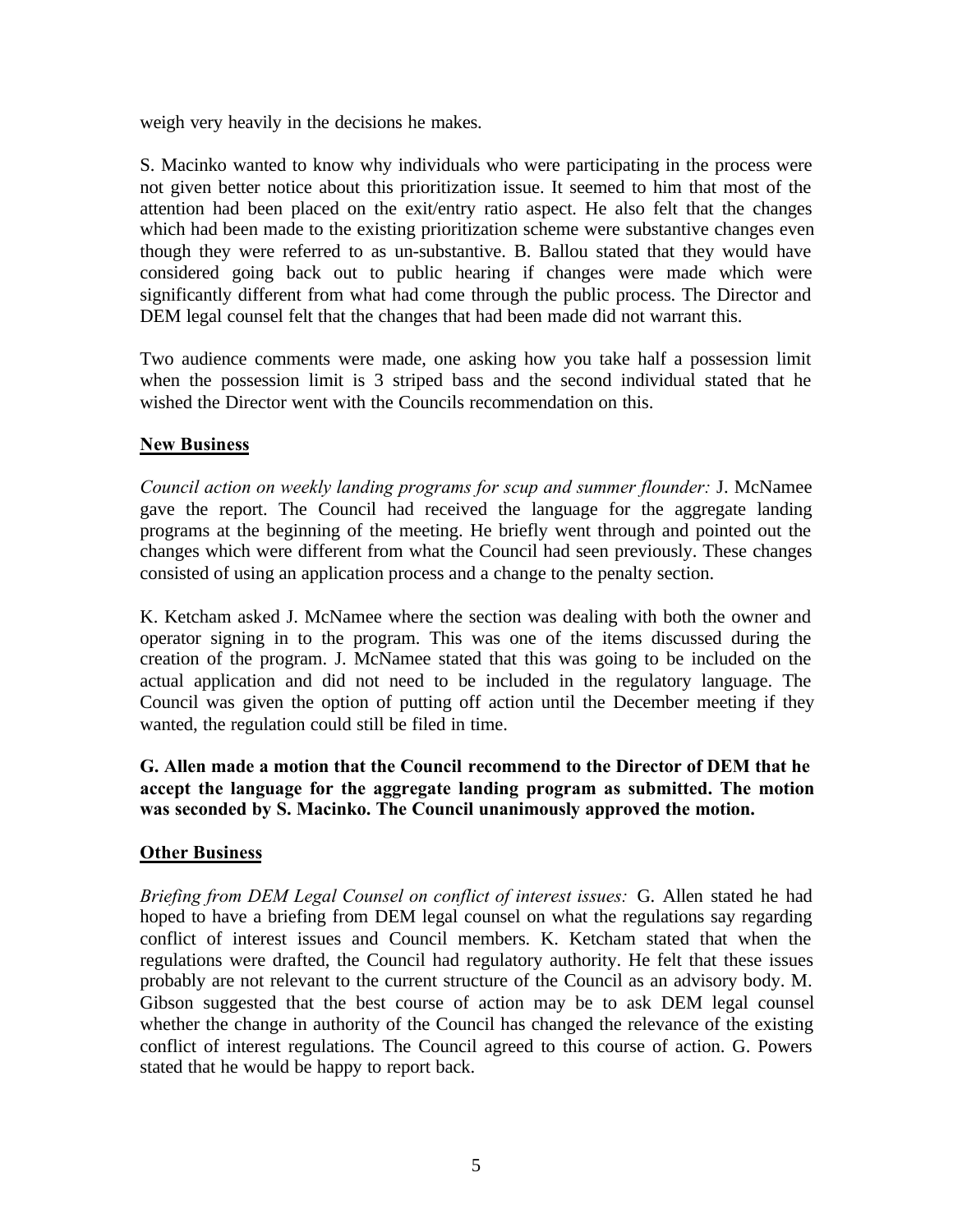*Discussion of modifications to advisory panel membership lists:* J. McNamee stated that there had been a number of changes to recreational memberships on various advisory panels. He had not heard anything from any of the commercial sector members yet.

G. Allen gave several changes to the recreational members of various advisory panels. On the enforcement AP, B. Wagner has resigned. His nominated replacement will be S. Segerson. S. Parente nominated J. Low as the hook and line alternate to B. Mattiucci. **The Council voted unanimously to approve these appointments**.

For the winter flounder AP, D. MacPherson, B. Sosnicki, B. Wagner, and B. Randall have all resigned. G. Allen also made note of several other vacancies including a commercial hook and line principle and alternate, offshore trawl alternate, pot principle, trap alternate, gillnet principle and alternate. He asked that these positions be solicited through a mailing. On the recreational side S. Travisono is the nominee to replace D. MacPherson, and B. Hines will replace B. Sosnicki. This leaves 3 alternate positions to be filled. **The Council voted unanimously to approve these appointments**.

For the floating fish trap AP, E. Cook would like to be nominated as J. White's alternate. D. MacPherson has resigned from this panel and his nominated replacement will be S. Segerson. **The Council voted unanimously to approve these appointments**.

For the Striped Bass AP both D. MacPherson and S. Cohen have resigned. D. Sanford has been nominated to replace D. MacPherson.

J. Low asked if new categories could be added to AP lists. M. Gibson suggested that this could be done but should be handled on a different night as it had not been noticed on the agenda.

For the tautog AP, D. Zambrotta and M. Keiron have resigned. G. Oakley has been nominated to take D. Zambrotta's place; he is currently the alternate for that position. B. Oakley has been nominated to fill the alternate position vacated by G. Oakley. There is a hook and line principle and alternate vacancy, a vacancy for a pot alternate, and a gillnet bay principle and alternate vacancy. He would like these solicited through a mailing. J. Low stated that he would take the hook and line principle vacancy, the Council already had his resume. **The Council voted unanimously to approve these appointments**.

J. McNamee stated that there had also been a Council resignation. A. Tate has moved to North Carolina and would be unable to continue serving on the Council. M. Gibson stated that the DFW would begin to solicit individuals for this position if the Council agreed.

K. Ketcham asked what the specific requirements were for the scientific advisor position. Numerous individuals stated that the definition was pretty broad so if K. Ketcham had someone in mind he should contact J. McNamee and he will send the person a letter. This held for all of the Council members, if they had suggestions, they were asked to please forward them to J. McNamee.